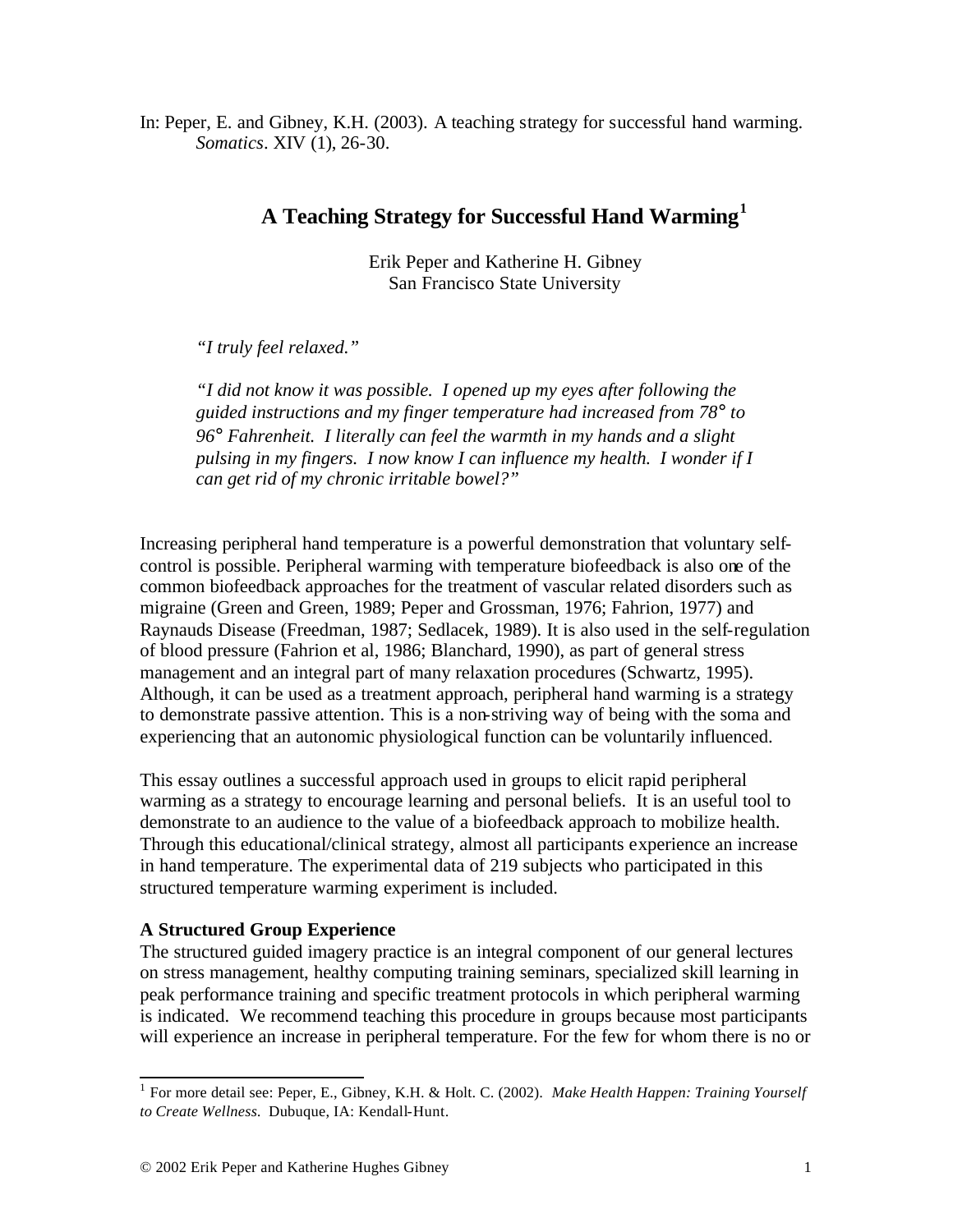very little change, or for whom the temperature decreases, they observe that almost all people were successful in significantly increasing their peripheral temperature. Hence, the group experience reverses the skepticism that often occurs when individual subjects do not increase peripheral temperature. Instead of knowing that temperature does not increase, they now observe that it is a natural skill and can occur in most participants.

This practice is adapted from the integrated practice described by Peper and Holt (1993) and integrates the components from Quieting Reflex (Stroebel, 1982), guided mental focus (Cousins, 1982), and breathing (Peper, 1990).

#### **Instructions:**

The exercise sequence is done in the middle of a lecture after participants have adapted to the room temperature. The following steps are detailed below:

- 1. Develop an atmosphere of fun and exploration in which passive attention is enhanced
- 2. Quieting Reflex with touch role rehearsal
- 3. Handout small glass thermometers and record index finger thumb temperature (Premeasure).

(Optional: Hand out an optional data sheet to record room temperature and subjective experience.)

- 4. Guide an integrated relaxation, focus of attention and breathing practice (approximately 7 minutes)
- 5. Record the temperature of the index-thumb finger (Post-measure)
- 6. Record the temperature data on the black board
- 7. Discuss subjective experiences and implications of these experiences

#### **1. Develop an atmosphere of fun and exploration in which passive attention is enhanced.**

Begin the sequence of the practice by setting a framework that you want to teach some useful self-regulation skills. You would like to teach a rapid stress reduction technique that can be done anywhere. We usually discuss this with humor (e.g., if I became stressed when I saw my supervisor and I needed 20 minutes to lie down to practice relaxation—my supervisor would not appreciate it). Therefore, we need to learn a technique that takes only three seconds (e.g., something I could do while standing in line at the supermarket even though they promised that they would open another register if there were more than three people in line—except when I am there!). In addition, it is assumed that the instructor is himself/herself successful in warming his/her own hands. If one can do it, then there is no issue of belief. One knows it is possible. This knowing is covertly communicated to the audience and will facilitate hand warming (Peper and Sandler, 1987).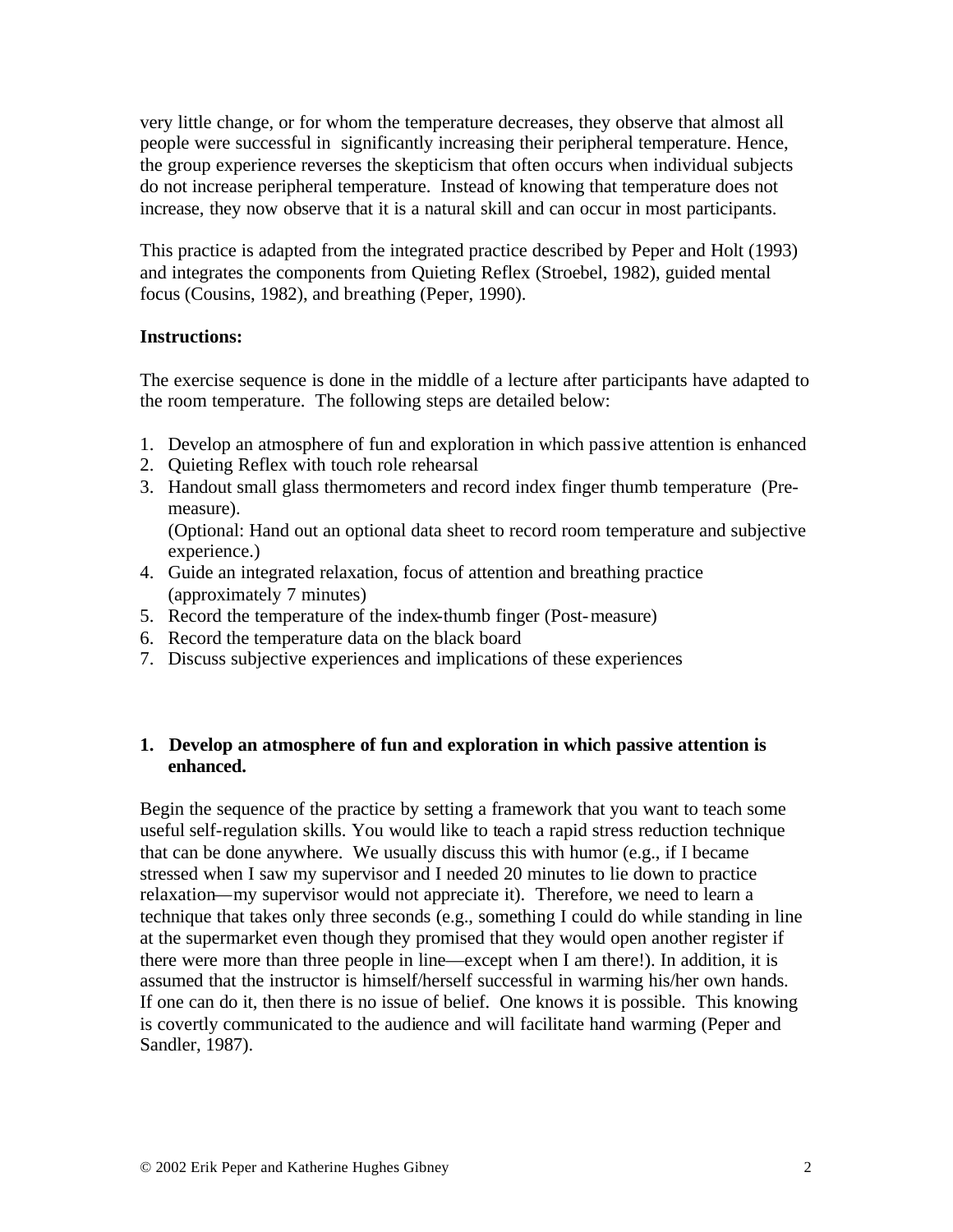#### **2. Quieting Reflex with touch role rehearsal (about 10 minutes)**

Begin with a short discussion of a simple stress response (fight/flight alarm reaction). We usually model and exaggerate this reaction in front of the audience by showing how our bodies would react to a very loud noise (e.g., we gasp and hold our breath, clench our jaw, frown, flex our arms, etc.). Then we make the point that we do this unknowingly many times during the day (e.g., when the phone rings, during traffic when some one cuts in front of you). Laughter and heads nodding confirmation of this response pattern usually follow. We then point out that in many cases this reaction carries is a significant personal cost because they have no control over the stressors. They just need to learn to control or inhibit their own response. The process includes 1) recognition of the beginning of the stressor and stress reaction and 2) use of the stress reaction to automatically trigger the opposite body responses. This anti-stress response consists of a smile to stop the frowning; gentle diaphragmatic breathing to counter the breath holding; a gentle exhalation while loosening the jaw and shoulders, to relax the tense jaw; and imagining the breath flowing out while allowing hand warming (to reduce the sympathetic arousal).

After the discussion, practice this change in alarm response with the audience (e.g., clap your hands loudly and, in response to this startle, ask them to smile, take a deep breath, exhale through their mouths allowing their jaws to relax and their shoulders to drop, while imagining their breath flowing down their arms). We then ask, "How many of you feel air flowing through your arms." Most will usually confirm the feeling. With humor we respond that many of our engineering clients look at us strangely and say, "I know you are a professor at the University, however, I know air goes out of my nose and mouth and not through my arms!" At this point we would agree with them and explain that we mean it is a felt sense of going down their arms. This felt sense is then illustrated in front of the audience with a volunteer.

The volunteer stands facing one of us and we explain that we will rehearse the quieting reflex. Namely, we will clap and, in response to the clap, he will smile, take a gentle breath and, while loosening his jaw, exhale down his arms. As he exhales, we begin stroking from his shoulders down his arms and hands. (Remember, as you stroke down the arms you are role modeling relaxation and exhaling at the same time as the volunteer.) The touching down the arms is performed in rhythm with his exhalation. Often we squeeze the arms as if squeezing the toothpaste out his fingers. This demonstration usually results in the volunteer reporting that he feels better and more relaxed.

After the demonstration, have the audience work in pairs practicing with each other while standing. Allow them to do this to each other for three or four breaths each.

When done, let every one sit down and explain how they can now do this Quieting Response in many situations. It can be done during meetings, each time the phone rings, when they think of family conflict, distressing thoughts etc. Remind them that, if they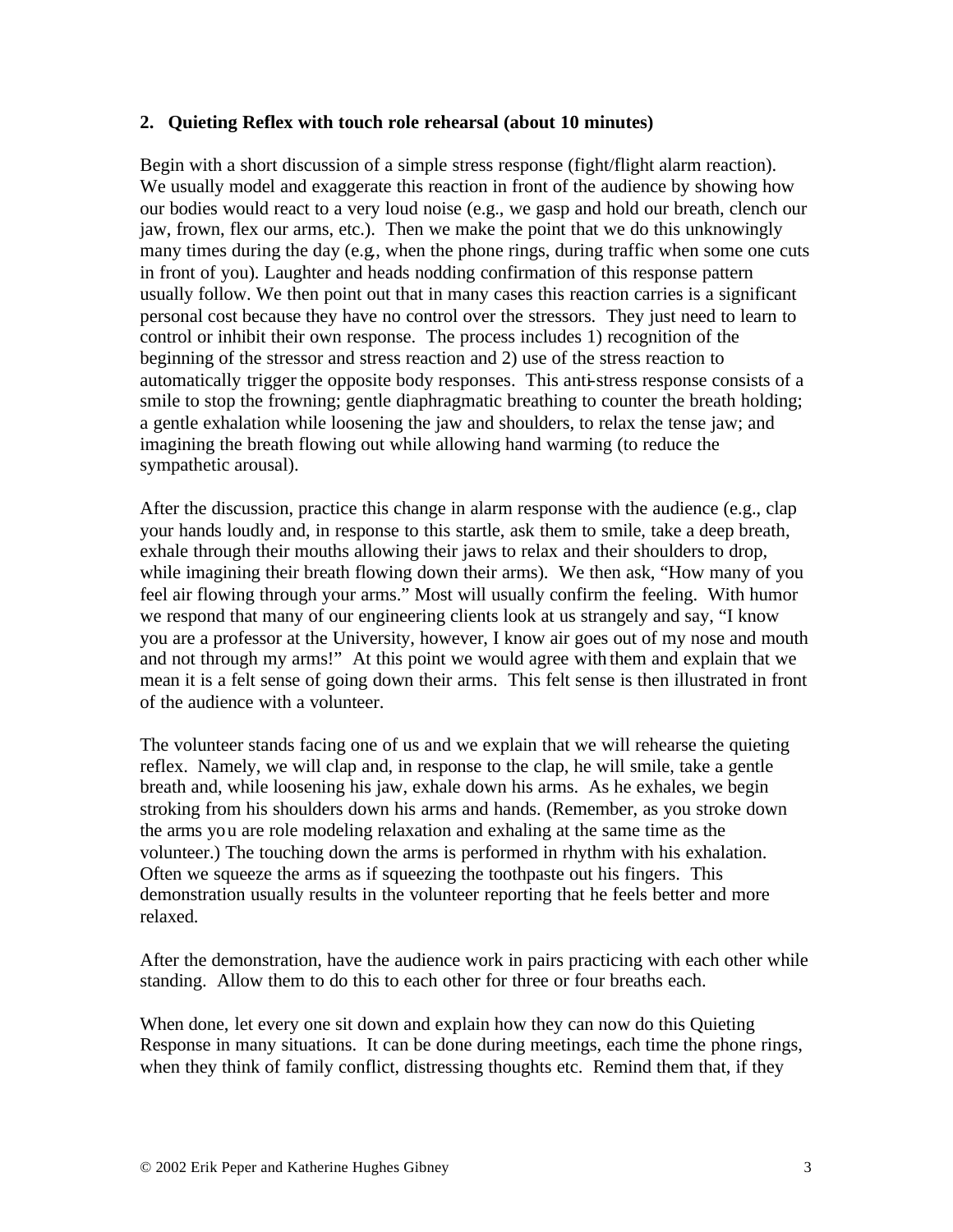practice this many times during the day, many symptoms such as tension headaches and hypertension will be reduced.

We point out that the purpose of imagining blowing air down their arms is to elicit hand warming as a way to reduce sympathetic arousal since many people experience cold hands under stress. Hence, let's practice learning hand warming.

#### **3. Handout small glass thermometers (optional data sheet to record room temperature, subjective experience and index finger thumb temperature - Premeasure).**

For systematic studies we handout a short data collection form to record the room temperature, age and sex and subjective experience of stress as shown in Figure 1.

Small glass hand thermometers are handed out with the instructions that they initially do not hold the bulb but look and record the room temperature. The initial temperature of the thermometer reflects the room temperature.

Then instruct the participants to hold the bulb end of the thermometer between their right index and thumb while letting their hands relax on their laps. (Option: tape the thermometer to the tip of the index finger.)

After two minutes of holding the thermometer, they record their index finger-thumb temperature (Pre measure). They are then instructed to sit comfortably on their cha ir with their hands on resting on their lap while still holding the thermometer as is shown in Fig. 2.



*Figure 2: Holding thermometer between fingers*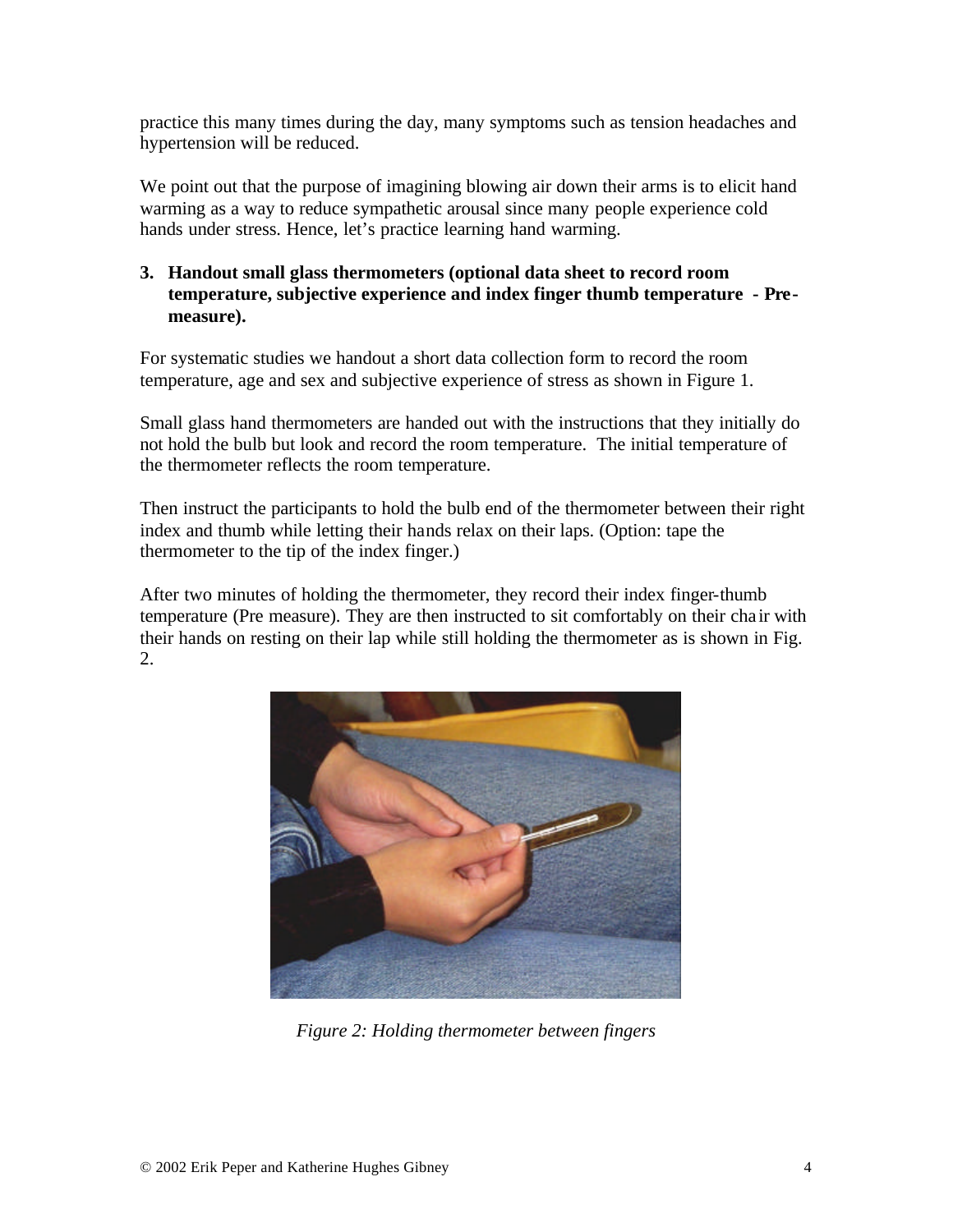|                                                           | Date: Time: Time: Gender: M F Age: |                                        |  |  |  |  |  |   |            |  |
|-----------------------------------------------------------|------------------------------------|----------------------------------------|--|--|--|--|--|---|------------|--|
| Room Temperature                                          |                                    |                                        |  |  |  |  |  |   |            |  |
| PRE: Hold thermistor between right thumb and index finger |                                    |                                        |  |  |  |  |  |   |            |  |
|                                                           |                                    |                                        |  |  |  |  |  |   |            |  |
| Rate how you feel (Please circle)<br>Relaxed              |                                    |                                        |  |  |  |  |  |   | Tense      |  |
|                                                           |                                    | $0 \t 1 \t 2 \t 3 \t 4 \t 5 \t 6 \t 7$ |  |  |  |  |  | 8 | 9          |  |
| Describe:                                                 |                                    |                                        |  |  |  |  |  |   |            |  |
|                                                           |                                    |                                        |  |  |  |  |  |   |            |  |
|                                                           |                                    |                                        |  |  |  |  |  |   |            |  |
| ********************                                      |                                    |                                        |  |  |  |  |  |   |            |  |
| <b>Imagery exercise</b><br>********************           |                                    |                                        |  |  |  |  |  |   |            |  |
|                                                           |                                    |                                        |  |  |  |  |  |   |            |  |
| Rate how you feel (Please circle)                         |                                    |                                        |  |  |  |  |  |   |            |  |
| $\overline{0}$<br>Relaxed                                 |                                    | $1 \t2 \t3 \t4 \t5 \t6 \t7 \t8$        |  |  |  |  |  |   | 9<br>Tense |  |
| Describe:                                                 |                                    |                                        |  |  |  |  |  |   |            |  |
|                                                           |                                    |                                        |  |  |  |  |  |   |            |  |
|                                                           |                                    |                                        |  |  |  |  |  |   |            |  |
|                                                           |                                    |                                        |  |  |  |  |  |   |            |  |
|                                                           |                                    |                                        |  |  |  |  |  |   |            |  |

Figure 1: Short temperature assessment form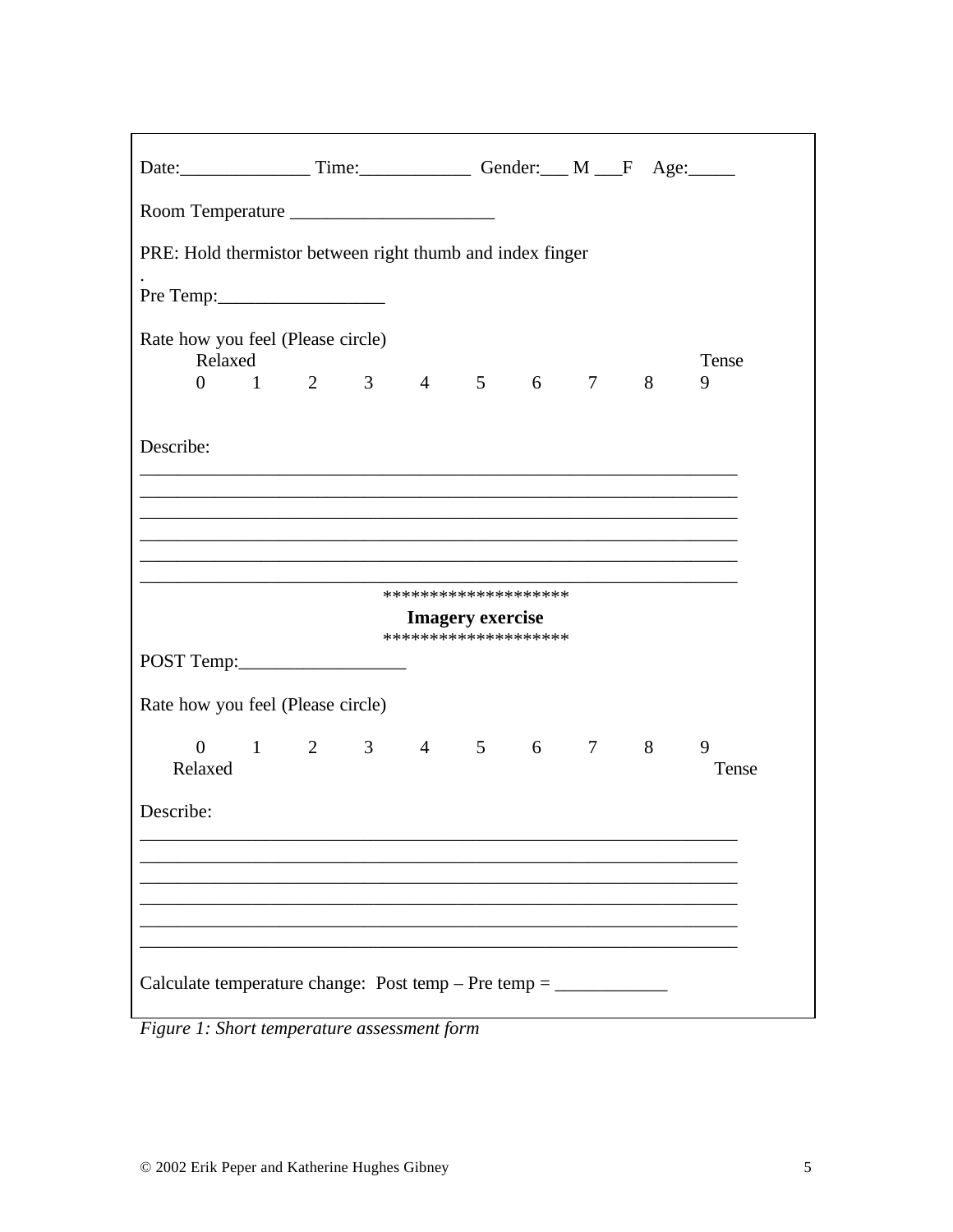#### **4. Guide an integrated relaxation, focus of attention and breathing practice (approximately 7 minutes)**

Read this script to the audience. (…. means wait a few moments before going on.)

Wiggle around.... Sit comfortably in the chair, let your weight just rest against the back of the chair and seat of the chair…Allow your eyes to close; if you want to keep them open, that is all right too.

Now press together your ankles, now knees and continue pressing while tightening your buttocks, raising your shoulders and frowning. Hold this for the count of 10…. Now let go and relax and let your eyes be closed… Feel your body relaxing and being supported by the chair… Just keep gently holding the thermometer between your thumb and index finger. In case you relax so much that the thermometer drops just pick it up again and continue with the exercise.

Now think back on a nice memory. Think of the nicest thing that happened to you something that made you feel very good at that time. When you think of this memory, just nod your head…. (Usually, it takes no more than 30 seconds for a memory to be summoned and most people will nod. In response to the nod, just say, "Good"... "Good"…) In case no memory comes up, which is very common, just create some imaginary place or event…..

Allow this memory to be as real as possible, so real you can almost taste it. Imagine that your are reliving that experience. Go slowly, breathe easily…. Feel the way you did during that experience… Let everything about that experience give you the same pleasure now as it did then…Enjoy the feeling… Breathe evenly and easily…. (Allow this to continue for a minute or so.)

Now let go of the memory, and imagine that you can focus your concentration and attention so that it is like the tip of a blackboard pointer that you can move from place to place inside your head. Let this point of consciousness and focus of attention slowly move and come to rest toward the front of your face, just behind your nose. Then concentrate on the tip of your nose... Keep focussing on the tip of your nose. Imagine the sensation of touching the tip of your nose with your mind… (Allow this to continue for about 30 seconds)

Now elevate this point of consciousness until it comes to rest just behind your eyes. Bear down at that point… When you are bearing down on the point just behind your eyes, gently nod your head (Use the nod response to pace the sequence of the instructions.) In a little while you may experience a pulsing sensation behind your eyes… (Allow this to continue for about 1 minute).

Now raise your point of consciousness even higher until it comes to rest just under your scalp in the middle of your head. Concentrate on that point. Concentrate hard….(Allow for about 90 second.) In a little while you may experience slight tingling sensations.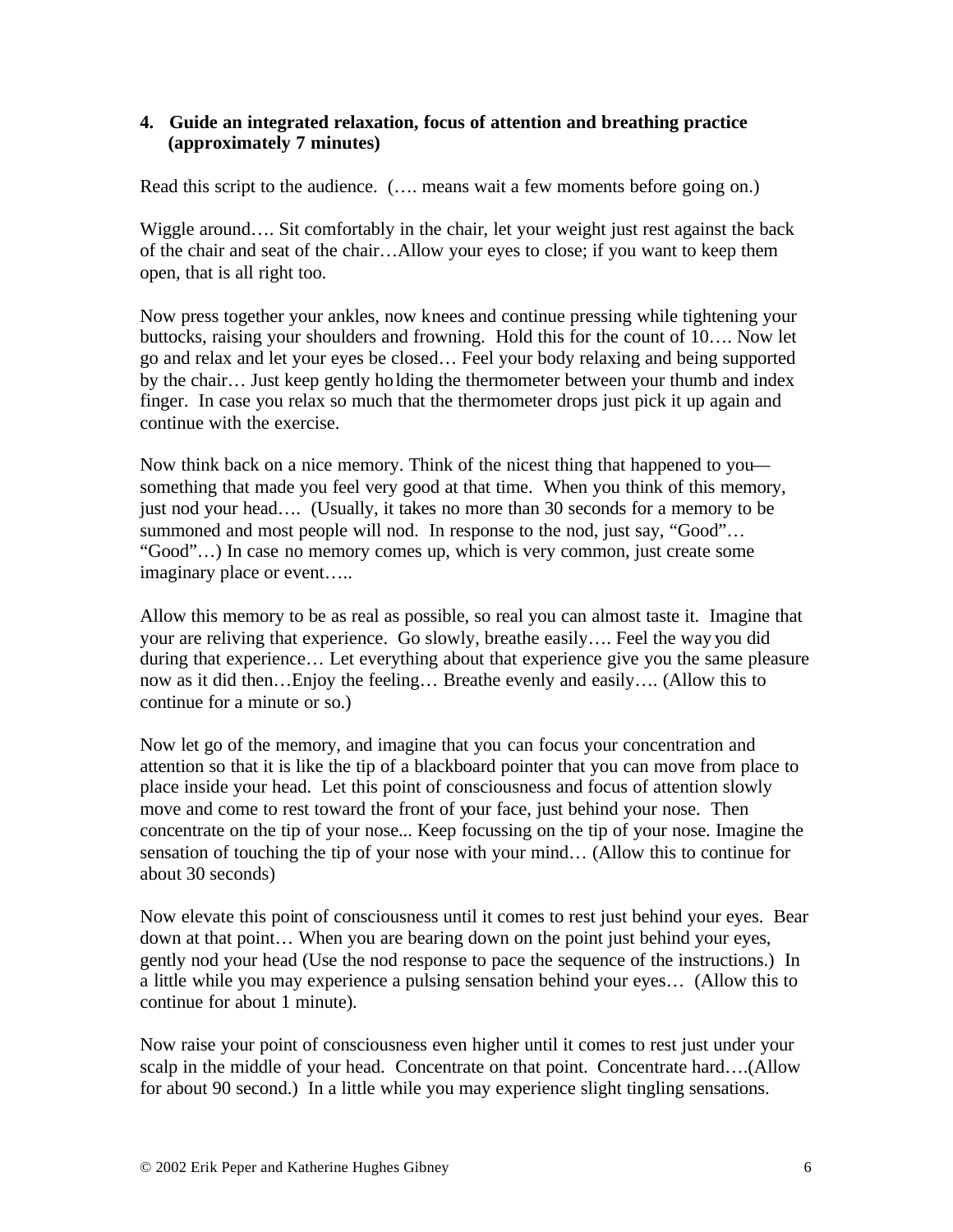When you feel those sensations, gently nod your head... (When a number of people have nodded continue.)

Now bring your attention to your hands and allow blood to flow into them. Just visualize you heart pumping your blood up to your shoulder, across your shoulders, and then down your arms, past your elbows, down your forearms, past your wrists, and into your hands... Let this flow of warmth into your arms and hands continue.... (Allow this to continue for about 30 seconds.)

Allow your breathing to go slowly and easily. Each time you exhale imagine your breath flowing through your shoulders, down your arms, and out your hands…. Imagine your breath flowing like a gentle warm breeze through your arms as though they were hollow tubes…. As you are breathing allow your exhalation to go slower…. Allow each exhalation to flow through your arms… If your attention wanders that is OK, just gently bring it back to an awareness of feeling the air flow down your arms and out your fingers. As if you can still feel someone stroking down your arms … Continue to allow the air to flow down your arms… (Allow this for about two minutes.) Feel the warmth flowing out through your fingertips…. You may want to repeat to yourself, "My arms are heavy and warm…. My arms are heavy and warm….." Many of you may notice gentle pulsation and tingling in your fingers…. Be aware and feel the sensations while you continue to exhale slowly and allow the air to flow down your arms and out your hands and fingers… (Continue for one minute.)

Now let go of breathing down your arms, become aware of the room, take a deep breath, stretch, open your eyes and look at the temperature of the thermometer held between your thumb and index finger.

## **5. Record the temperature of the index-thumb finger (Post-measure)**

Record this temperature (Post-measure) and optionally fill out the questionnaire to rate your experience of stress level at this moment.

## **6. Record the participants' temperature data on the black board**

Ask the members in audience to raise their hand if their temperature went up. Usually about 90% report an increase in temperature. Tally their findings on the blackboard. Ask, "For whom did the temperature decrease?" Usually a few will report a decrease. Most commonly, the decrease is reported by those who have very cold hands (less than 80 degrees)--they are too chilly to warm up--or those who have very warm hands (greater than 95 degrees)-- they are sitting and relaxing and beginning to reduce their metabolic rate and cool down.

Now do a tally of the observed temperature change of the participants. How many  $-2$ degrees,  $-1$ , no change 0 degrees,  $+1$ , 2, 3, ... 20, 21, etc. As numerous members of the audience report temperature increases of 10 to 20 degrees, a sense of wonder ripples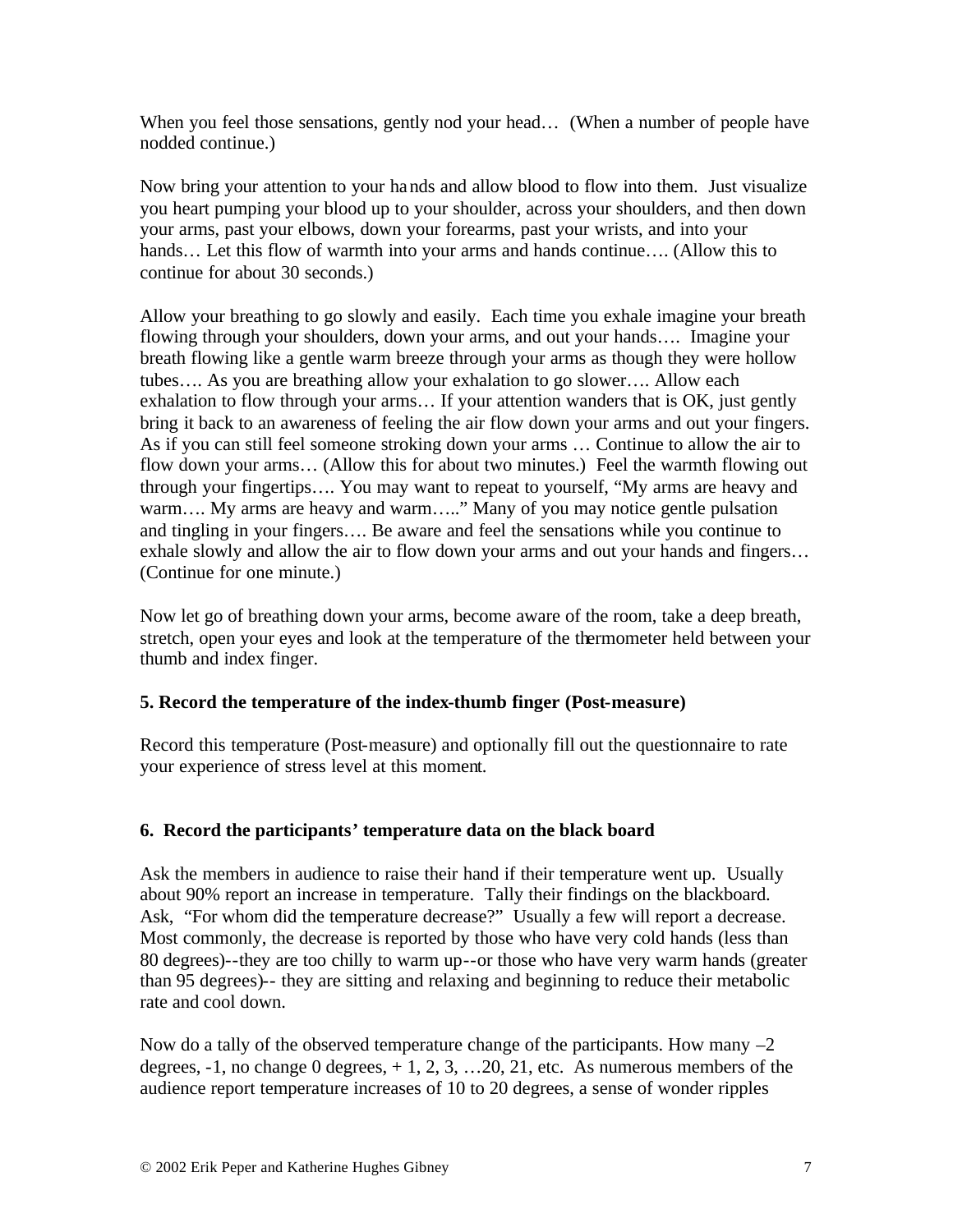through the audience. All of a sudden, they realized the impossible is possible—for them a shift in beliefs has now occurred. Control over peripheral warmth is possible. At this point they may begin to wonder about other possibilities.

#### **7. Discuss subjective experiences and implications of these experiences**

*"I feel incredibly relaxed right now, and somewhat surprised that I raised my hand temperature 26 degrees"*

Lead a discussion on the factors that are involved in peripheral warming and the implications of this experience. Discuss the concept that many people would have said that they have cold hands because of poor circulation. Yet, if it was poor circulation, how could their hands warm-up? Most likely, they maintained a covert state of chronic arousal by breathing shallowly and thoracically, and remained anxious or worried throughout the day. Remind the audience that the goal is to recall the sense of streaming and hand warming when they practice the Quieting Response as they react to life's compulsory stressors. Discuss the implication of chronic arousal and how hand warming could reduce the risk of illness and promote health.

The practice also calls attention to the fact that awareness and imagery affect peripheral temperature. Explore the implications of the relationship between thinking and body. Namely, be careful what you think and imagine; it may effect your physiology.

One major concept to point out is the Law of Initial Values. That is to say, if your hands are very warm, the increase in temperature is limited to the core temperature. Other important considerations in temperature regulation include:

- A. Thermo-regulation (the brain likes to stay at the same temperature). The peripheral blood vessels will constrict to preserve warmth. Hence, one way to warm your hands and feet is to reduce heat loss by wearing a hat (something our grand mothers knew when they wore a nightcap to bed if they had cold feet and could not fall asleep).
- B. Chronic arousal and probable thoracic breathing. When relaxation occurred in the guided exercise and the body was attended to passively and without judgment, the blood vessels dilated which allowed more blood to flow through the tissue. This process evokes an anabolic state that facilitates regeneration and healing.
- C. Pharmaceutical agents and hormonal processes. Certain chemicals such as caffeine and nicotine induce peripheral vasocontriction (hand cooling) while alcohol induces peripheral vasodilation.

If the participants rated their stress levels before and after the exercise, they would have observed a significant decrease in subjective stress. Discuss the usefulness of using hand warming as a technique to reduce stress.

## **Research Date: Hand Temperature Changes and Correlation between Change in Temperature and Perceived Stress:**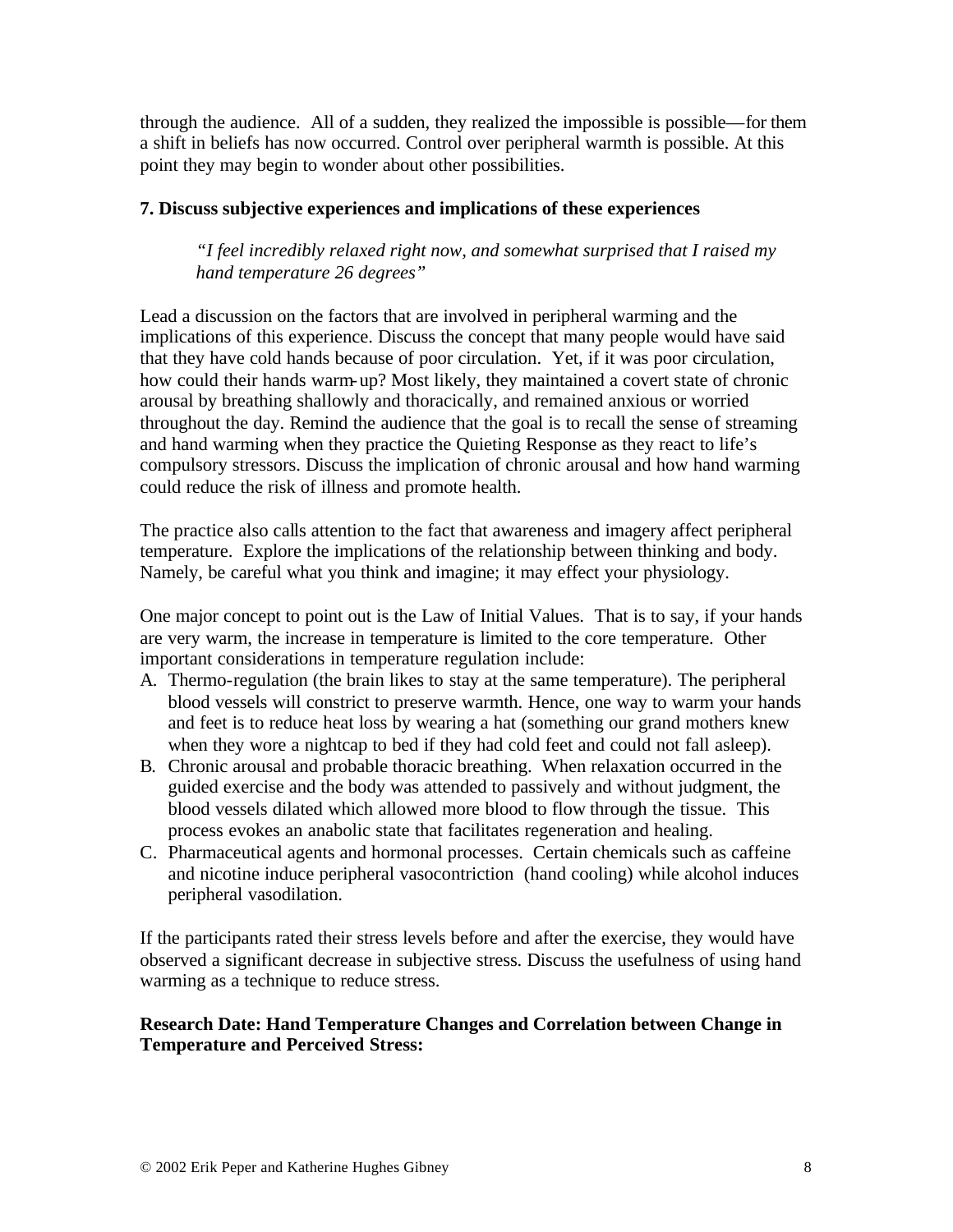Using the above procedure, we collected data from 219 subjects in different groups: physical therapists in the Netherlands (86 females and 26 males, mean age 39.4 years, SD 8.4) and San Francisco State University Students (81 females and 25 males, mean age 25.4, SD 7.7).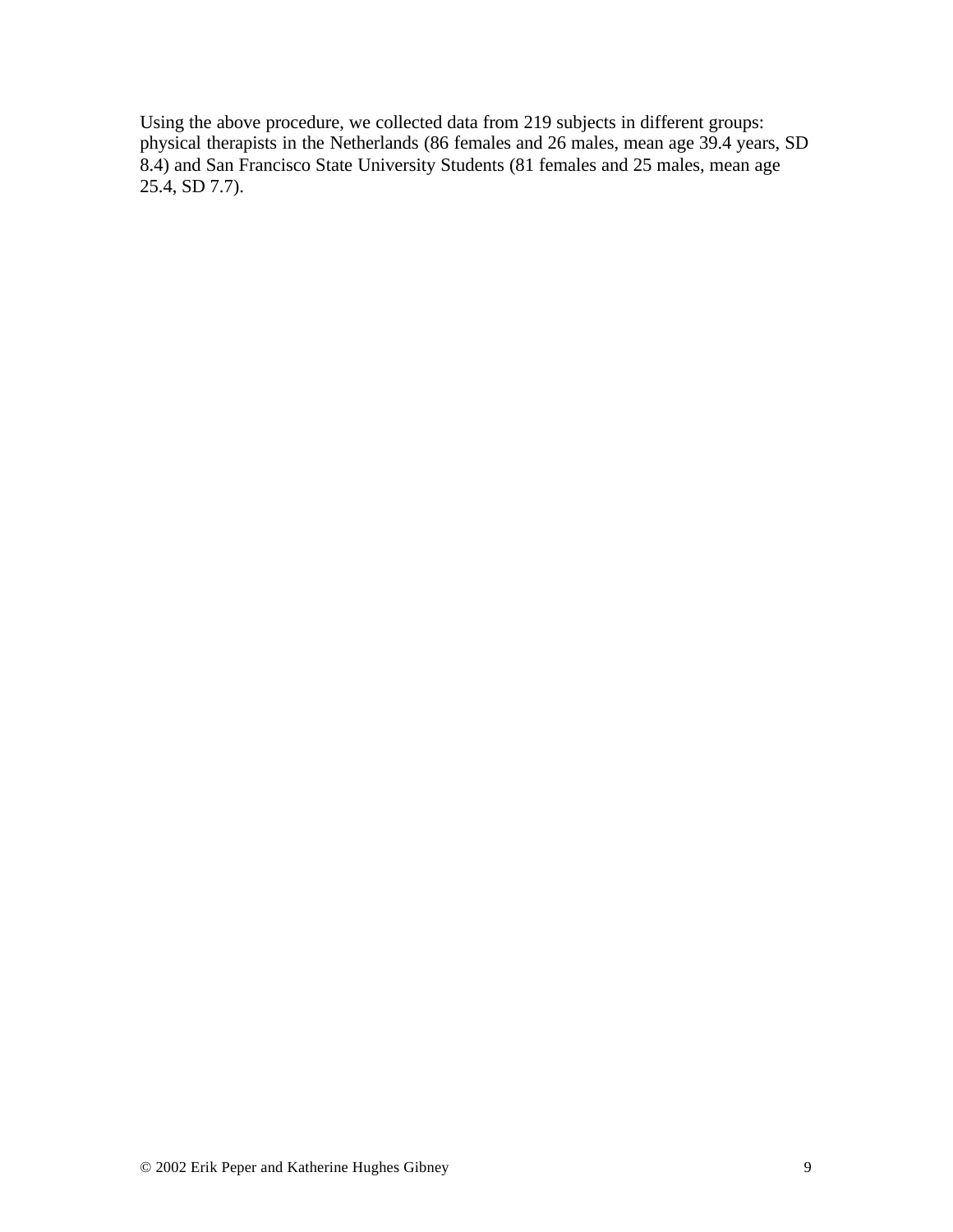Results:

The average temperature increased from 85.3° to 95.4° Fahrenheit during this exercise as shown in Figures 3. In addition, the change in subjective stress level as measured from the university students decreased from 4.3 to 2.2 (on the scale from 0 relaxed to 9 tense) as shown in Figure 4.



 *Figure 3. Change in temperature for each individual subject*



 *Figure 4. Change in subjective stress rating and peripheral hand warming*